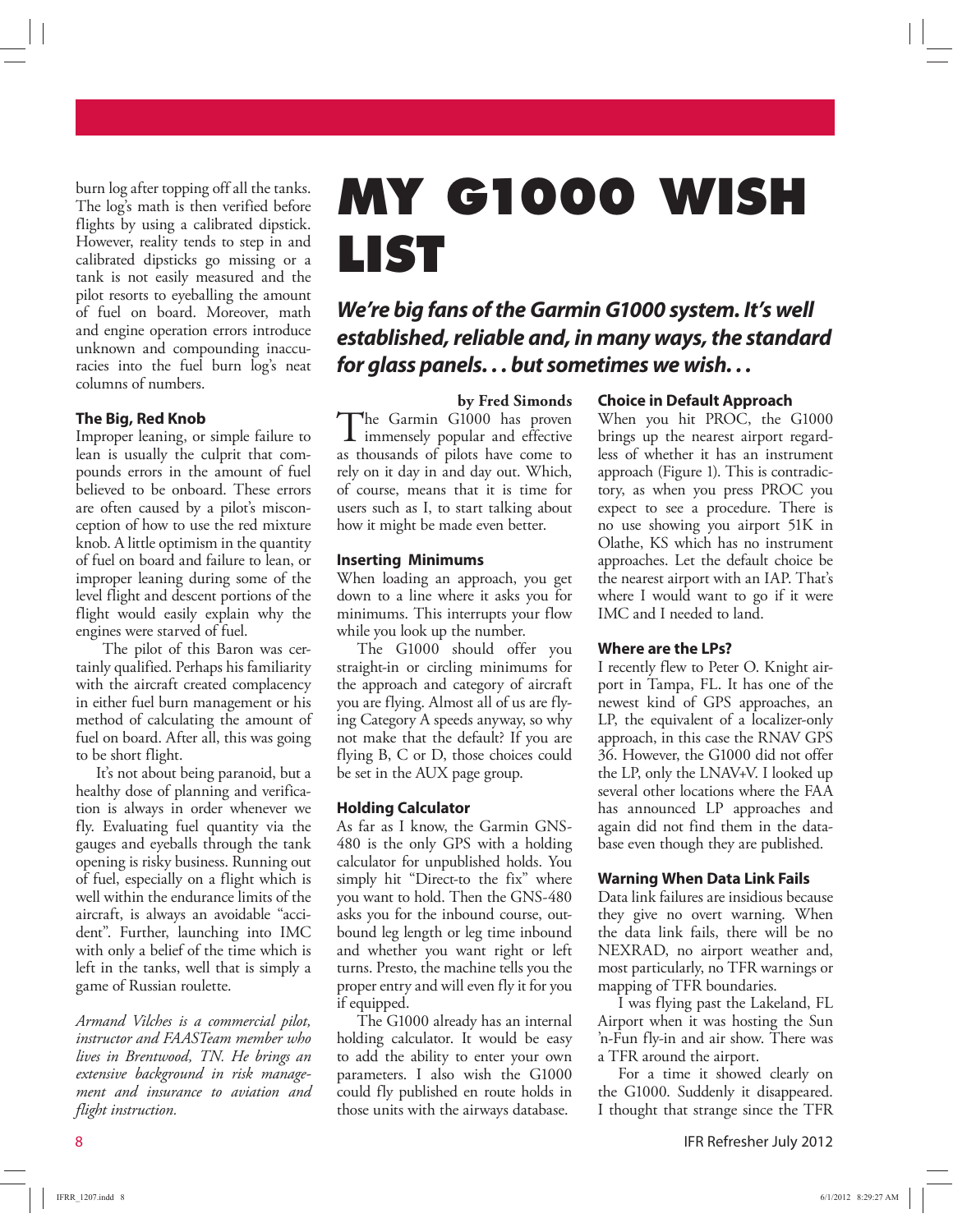# **DIGITAL PILOT**



*Figure 1. Hitting PROC brings up the nearest airports regardless of whether they have an Instrument Approach PROCedure.* 

was still in effect. I tried to bring up the weather for a large, nearby airport. No METAR, no TAF, nothing. There was no NEXRAD weather showing. Finally, I went to the AUX – XM Information page and found the Data and Audio Signal Strength showing "Check Antenna."

There was no red X on the Systems page because the GDL data link unit itself had not failed. It was an antenna/ cable issue. Even so, it seems to me that the G1000 should report loss of signal. You don't need much imagination to envision how you could fly into weather or bust a TFR and never know it, and not have the FAA believe your story when called on the carpet.

## **A Common Mistake**

Many G1000 pilots think they must insert a destination airport in order to pull up an approach. It is not necessary. You can hit PROC and enter any airport you like. Sometimes the PROC page opens with a drop-down menu for transition type in the middle of the page instead of opening at the top.

When that happens, you must hit "Clear" briefly, for less than two sec-

IFR Refresher July 2012 9

onds, or else the MFD will take you back to the main map page. The PROC function should open at the top of the page.

#### **Awkward Flight Plan**

The good news is that when you specify a destination airport, you can select a procedure for that airport. The bad news is that the G1000 takes you literally. It will take you to the airport and then to the initial approach fix, resulting in the mess shown in Figures 2 and 2A which takes you to the Stuart, FL Airport regardless of the fact that IVETY was chosen as the initial approach fix for the GPS 12 approach to Stuart.

The display of the GPS 12 approach is further complicated by the G1000's insistence on showing the direct path to the airport from IVETY which is unnecessary and, in my opinion, creates a flight risk if someone flies it by mistake instead of going to PETNE (Figures 2 and 2A).

I think the G1000 should automatically delete the airport from the flight plan once an IAP and IAF are chosen from the PROCedure page.

#### **IFR REFRESHER READER SERVICES:**

#### **FOR BACK ISSUES, ARTICLES:**

Phone us at: (203) 857-3143 Fax us at: (203) 857-3103

#### **FOR QUESTIONS ABOUT YOUR SUBSCRIPTION:**

Please call (800) 829-9156 or mail us at IFR REFRESHER P.O. BOX 8535 BIG SANDY, TX 75755-8535

#### **TO CHANGE YOUR ADDRESS:**

Attach your present mailing label to this form (or a copy of this form), enter your new address below and mail to: IFR REFRESHER P.O. BOX 8535 BIG SANDY, TX 75755-8535

| Address_____________________ |  |
|------------------------------|--|
| Address 2                    |  |
|                              |  |
| State ZIP                    |  |
| E-mail                       |  |

#### **TO ORDER OR RENEW A SUBSCRIPTION:**

Enter your name and address above and check the subscription term that you prefer:

> $\Box$  1 year (12 issues) \$59  $\Box$  6 months (6 issues) \$30

For all other countries: 1 year, US \$69; 6 months, US \$35

 $\Box$  Check enclosed  $\Box$  AMEX  $\Box$  MasterCard  $\Box$  VISA

Card #

# Expiration Date\_\_\_\_\_\_\_\_\_\_\_\_\_\_\_\_\_\_\_ Signature\_